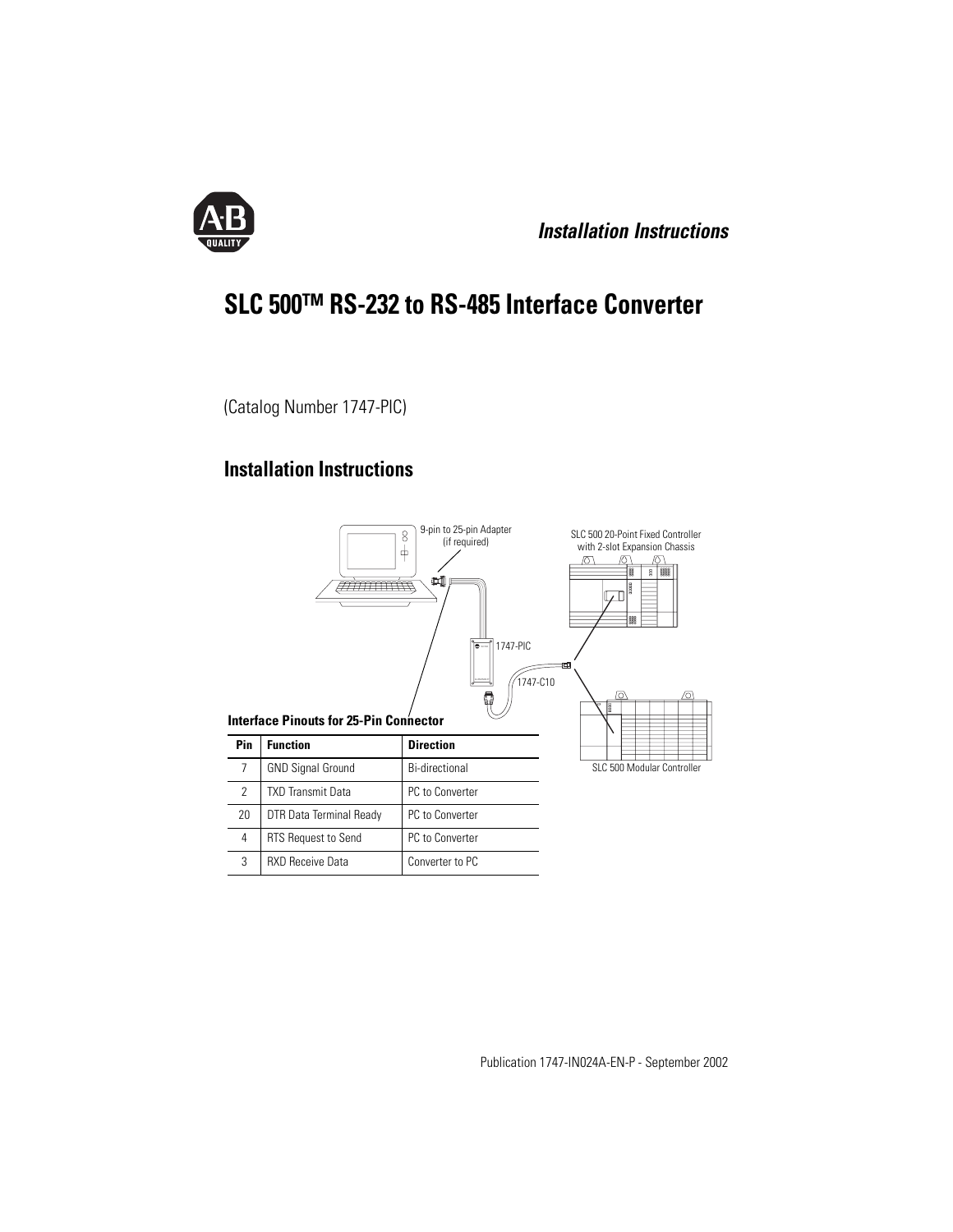## **Tips for Successfully Using the 1747-PIC**

The following tips and restrictions will help you operate the 1747-PIC successfully with PCs running RSLinx™ in Windows® 2000, Windows® XP and later operating systems.

#### **COM1/COM2 Only**

The 1747-PIC will only work with built-in COM1 and COM2 serial ports. It will not work with USB to serial adapters, serial port extender boards that add more COM ports or PCMCIA-format serial port cards, regardless of the operating system.

#### **Infrared Ports**

Infrared ports commonly share resources with the COM ports. If your computer has an infrared port, disable it to prevent resource conflicts.

#### **Power Management**

A power management system can prevent the 1747-PIC driver from using the resources it needs, if it engages while the 1747-PIC is in use. Disable power management functions to prevent this problem.

#### **Advanced Configuration and Power Interface (ACPI)**

ACPI is a power management system used on newer computers with Windows 2000, Windows XP and newer operating systems. ACPI often interferes with the 1747-PIC driver. If your computer uses ACPI and you have problems with the PIC driver, please contact Rockwell Automation Technical Support for assistance.

#### **The Windows 2000/Windows XP 1747-PIC Driver Requires Exclusive Access**

If you are running RSLinx as a service, the 1747-PIC driver must have exclusive access to the COM port. When you configure the driver, make sure you check the "Reserve COM Port for Exclusive use by this Driver" option.

#### **Administrative Privileges**

Make sure you are logged in as a user with full local administrative privileges when you configure any driver. Once it has been configured with exclusive access (see previous item), you can run the driver with a standard user account.

Publication 1747-IN024A-EN-P - September 2002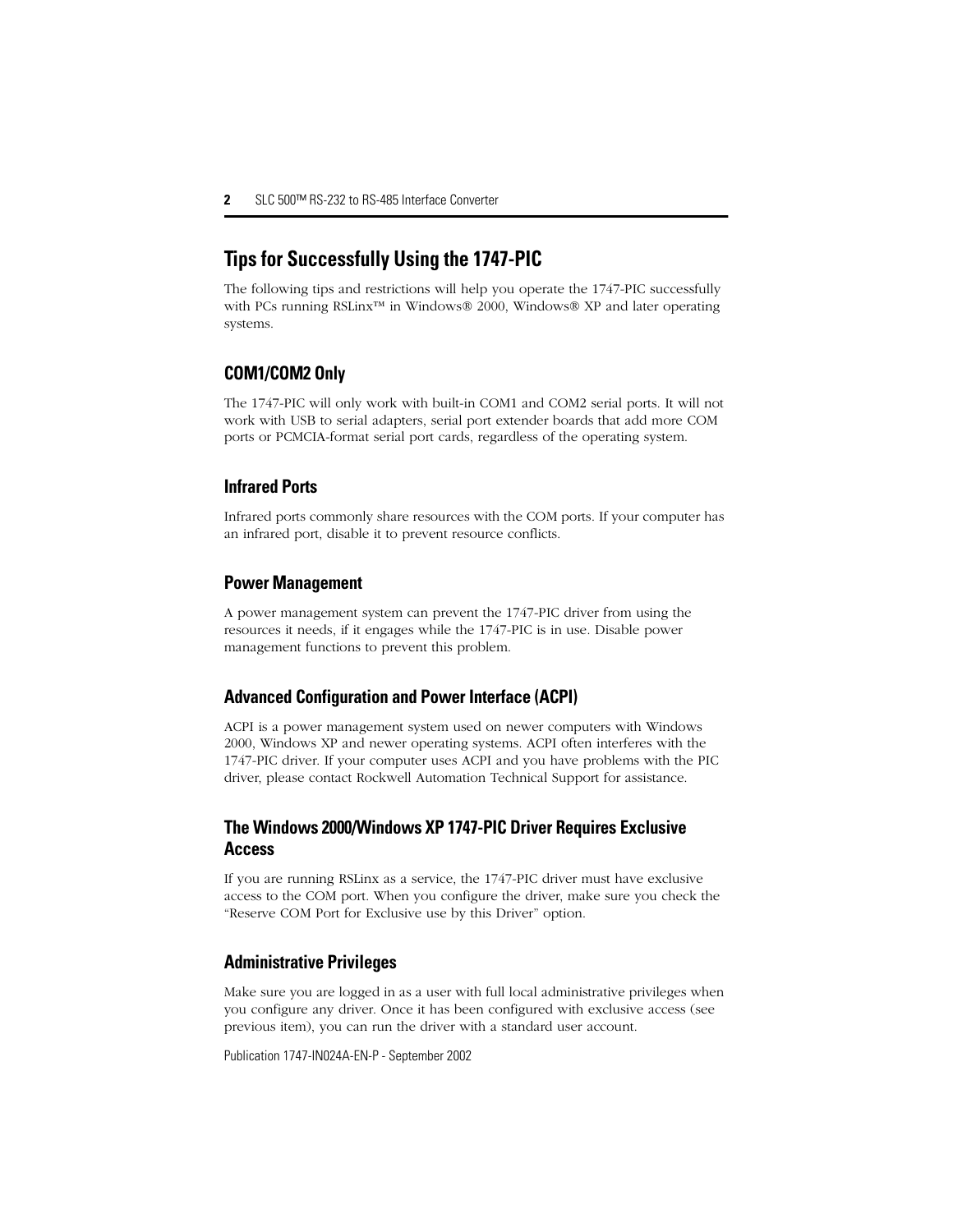#### **Current Driver and RSLinx Release**

Make sure you have the newest 1747-PIC driver and RSLinx release for your operating system, particularly if you are using Windows 2000, Windows XP, or later operating system.

#### **Driver Certification in Windows XP**

After you configure the 1747-PIC driver, you may get an error message that says that the ABPIC driver has not passed Windows testing. You should be able to click the Continue button and use the driver and 1747-PIC successfully. The 1747-PIC driver cannot be certified because it replaces the Windows serial port driver, but cannot be used by other applications. You can turn off the driver signing option in the Windows Device Manager.

### **Contacting Rockwell Automation Technical Support**

If you have problems using the 1747-PIC, contact Rockwell Automation Technical Support for assistance. Call 440-646-5800 from 8 am to 5 pm (EST), Monday through Friday or send an email to RACleAskTheExpert@ra.rockwell.com.

You can also access technical support information via **http://support.rockwellautomation.com**.